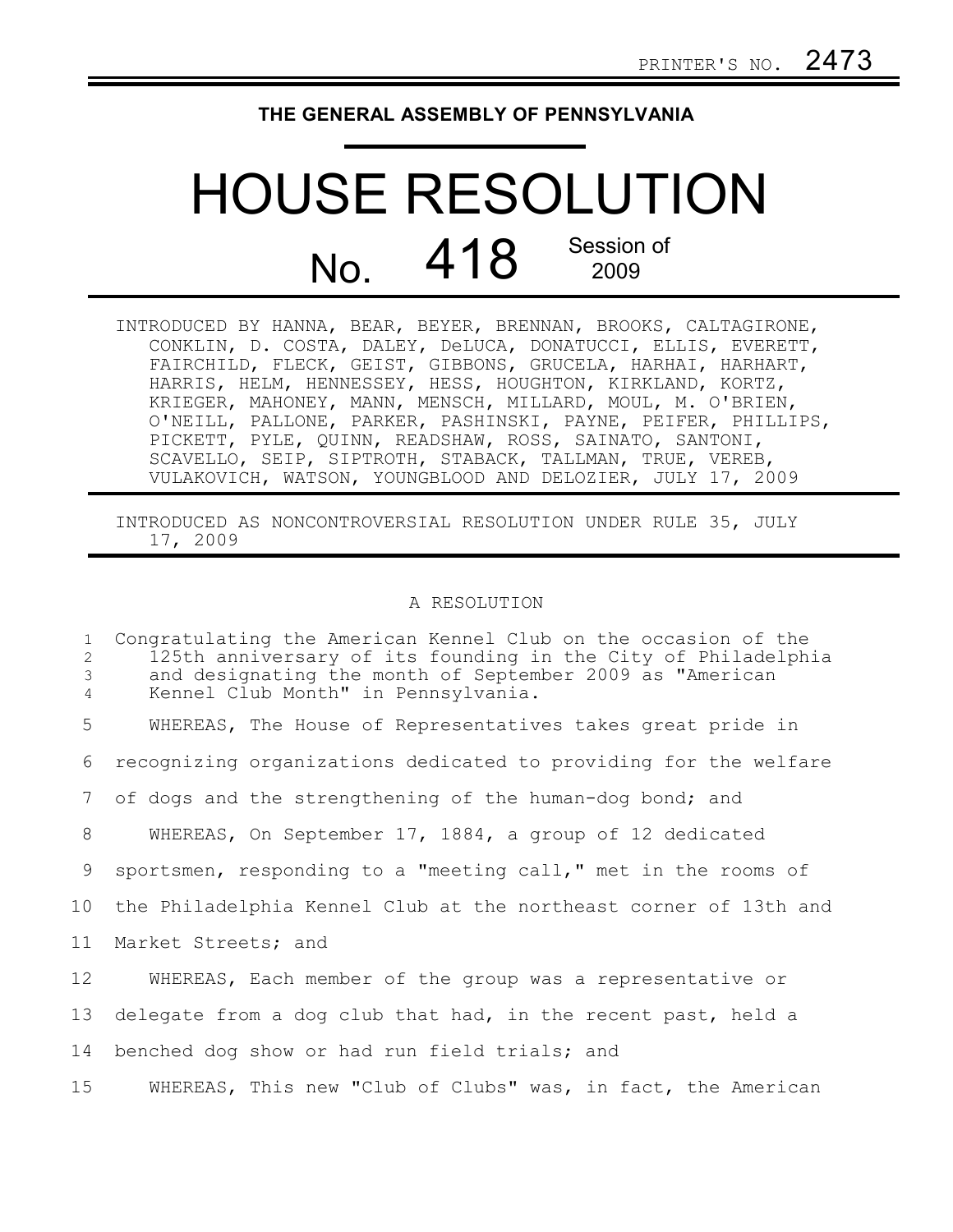Kennel Club (AKC); and 1

WHEREAS, The AKC, headquartered in New York City, with an operations center in Raleigh, North Carolina, operates the world's largest registry of purebred dogs, is the nation's leading not-for-profit organization devoted to the advancement, study, responsible breeding, care and ownership of dogs and is the only registry that incorporates health screening results into its permanent dog records; and 2 3 4 5 6 7 8

WHEREAS, The AKC offers the largest and most comprehensive set of DNA programs for the purposes of parentage verification and genetic identity to ensure reliable registration records; and 9 10 11 12

WHEREAS, The AKC created and supports the Canine Health Foundation (CHF), which funds research projects focusing on the genetics of disease, the canine genome map and clinical studies and has donated more than \$22 million to the CHF since 1995; and WHEREAS, The AKC approves, sanctions and regulates the events of its 609 member clubs and monitors more than 4,000 licensed and sanctioned clubs throughout the United States which hold events under AKC rules and regulations; and 13 14 15 16 17 18 19 20

WHEREAS, The AKC in 2008 sanctioned or regulated 22,630 sporting events that included breed conformation, agility, obedience, earthdog, herding, field trial, retrieving, pointing, tracking and coonhound events; and 21 22 23 24

WHEREAS, The AKC honors the canine-human bond, advocates for the purebred dog as a family companion, advances canine health and well-being and works to protect the rights of all dog owners; and 25 26 27 28

WHEREAS, The AKC promotes responsible dog ownership and breeding practices and supports thousands of volunteers and 29 30

20090HR0418PN2473 - 2 -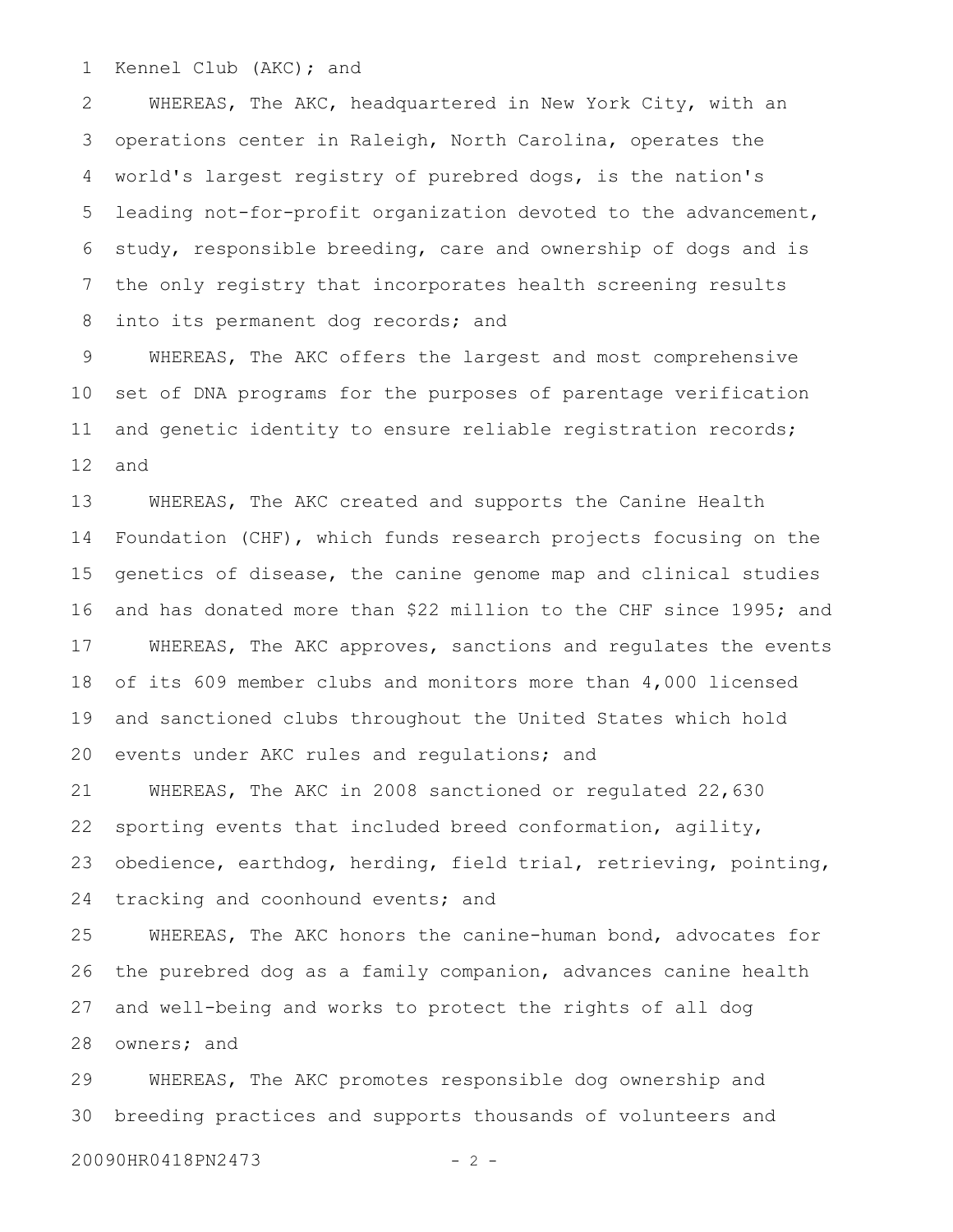teachers from affiliated clubs across the country that teach responsible dog ownership and safety around dogs; and WHEREAS, The AKC founded and supports the AKC Humane Fund, which promotes the joy and value of responsible pet ownership by supporting breed rescue activities, educating adults and children about responsible dog ownership and by assisting humanservices organizations that permit domestic abuse victims access to shelters with their pets; and 1 2 3 4 5 6 7 8

WHEREAS, The AKC trains and employs kennel inspectors and conducts more than 5,200 kennel inspections each year; and WHEREAS, The AKC promotes responsible dog ownership, care and handling of dogs to more than 21,000 youths 9 to 18 years of age enrolled in its National Junior Organization; and 9 10 11 12 13

WHEREAS, The AKC established the AKC Canine Good Citizen program, which certifies dogs with good manners at home and in the community; and 14 15 16

WHEREAS, The AKC created and operates DOGNY - America's Tribute to Search and Rescue Dogs, which supports canine search and rescue organizations across the United States; and WHEREAS, The AKC annually awards \$170,000 in scholarships to veterinary and veterinary technical students; and WHEREAS, The AKC has reunited more than 340,000 lost pets and their owners through the AKC Companion Animal Recovery Program; and 17 18 19 20 21 22 23 24

WHEREAS, The AKC maintains the world's largest dog library and the Museum of the Dog in St. Louis, which houses one of the world's largest collections of dog-related fine art and artifacts, both of which are open to the public; therefore be it RESOLVED, That the House of Representatives congratulate the American Kennel Club on the occasion of the 125th anniversary of 25 26 27 28 29 30

20090HR0418PN2473 - 3 -